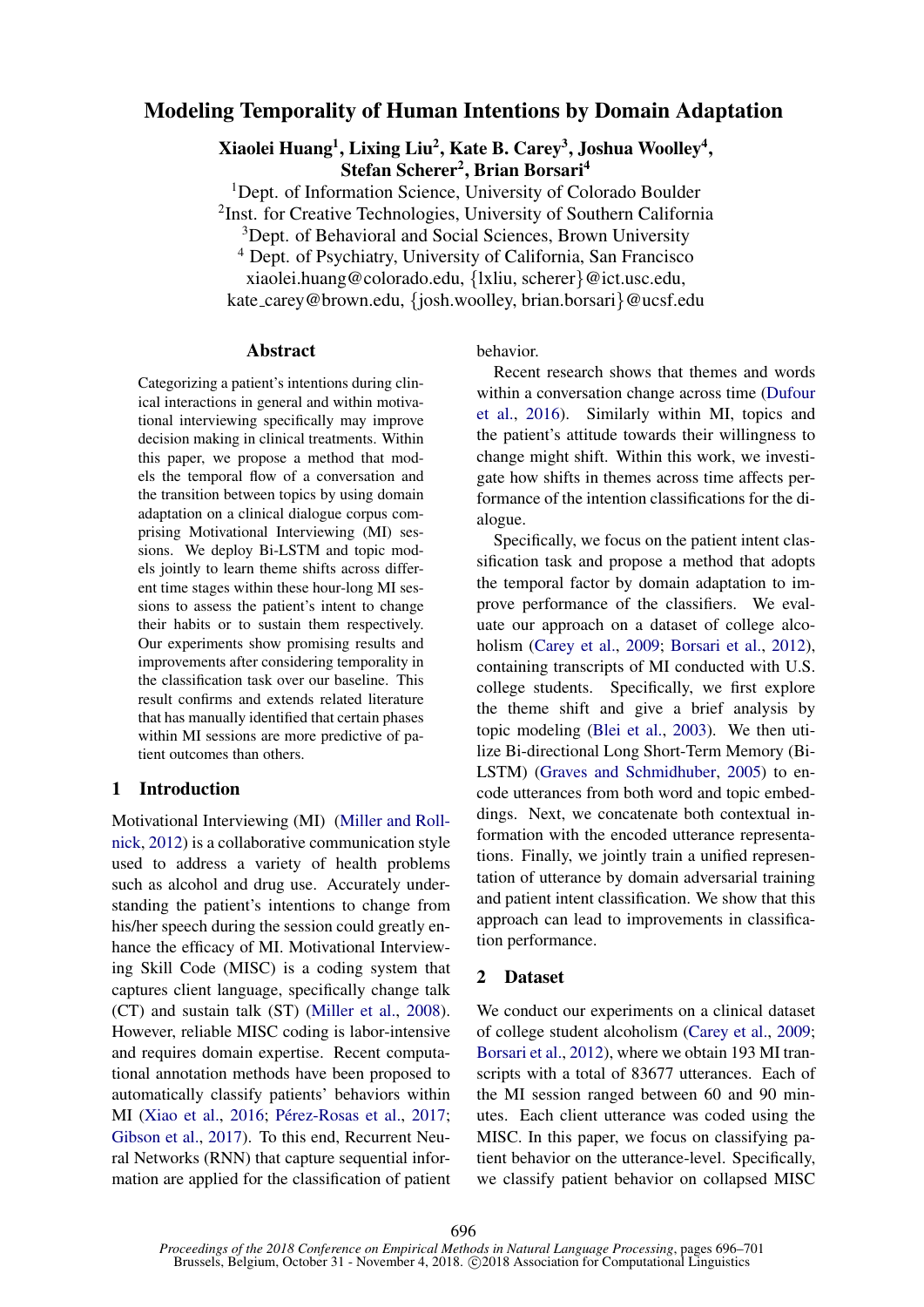<span id="page-1-0"></span>Table 1: Examples of utterances in Alcoholism Treatment. "I" stands for interventionist and "P" for patient. MISC codes are provided in the third column. P and I codes are coded following MISC. Change talk (CT), sustain talk (ST), and follow neutral (FN) codes are also provided.

| Role | Conversation                      | <b>MISC</b> |
|------|-----------------------------------|-------------|
| I    | Maybe you could tell me a lit-    | quo         |
|      | tle bit about what you do on the  |             |
|      | weekends, what your weekends      |             |
|      | have been like.                   |             |
| P    | Well we go out, but before we     | <b>FN</b>   |
|      | go out we just drink in the dorm  |             |
|      | room.                             |             |
| I    | Has this sort of changed your     | quc         |
|      | thinking, are things different    |             |
|      | than they were when you came      |             |
|      | in?                               |             |
| P    | I mean, I feel guilty about       | <b>CT</b>   |
|      | drinking,                         | $(0+3)$     |
| I    | Yeah. So it feels like, or it     | res         |
|      | sounds like social social drink-  |             |
|      | ing is a big part of how you meet |             |
|      | other people.                     |             |
| P    | It's just, like and I don't       | <b>ST</b>   |
|      | mean to sound mean, but about     | $(0-3)$     |
|      | the kids who don't drink, and     |             |
|      | people think that, "Oh, the kids  |             |
|      | who dont drink are losers".       |             |

annotation codes into with three categories: "CT": *Change talk* indicates utterances that reflect motivating factors related to change; "ST": *Sustain talk* indicate the patient has no intentions to change; "FN": *Follow neutral* means there is no indication of patient inclination. An example conversation snippet, highlighting all three sources of information is provided in Table [1.](#page-1-0) The intention labels (o+3, o-3) are only available for patients, whose '+' and '-' refer to change vs sustain talk (CT vs ST) and the number measures the "strength of client language," which represents a subjective assessment by human annotators, and the 'quo' and 'quc' refer to "open question" and "closed questions", which are only for interventionist (see [\(Borsari et al.,](#page-4-3) [2015\)](#page-4-3) for details regarding the coding strategy). While the MISC codes of client utterances within MISC are more complex and comprise other types of annotations, we focus on human intention modeling (i.e., CT vs. ST vs. FN) only.

#### How the theme of dialogue shift overtime?



Figure 1: 10 topic proportions of patient's utterance across time stages.

We qualitatively examined how the distribution of content changes across different time stages. To measure the distribution of content, we trained a topic model with 10 topics using Gensim ( $\check{R}$ ehur̃ek [and Sojka,](#page-5-7) [2010\)](#page-5-7) with default parameters. The data doesn't have associated timestamps, thus we empirically split each MI transcript by the number of patient utterances equally into three time stages, stage 1, stage 2 and stage 3. We calculated the proportion of each topic within the same time period by take the average of all transcripts. We then normalized the topic distributions and finally visualize the extent to which distributions of the 10 topics varies by time.

We can observe the varied topic distributions across different stages of conversations, where the topic distributions are plotted from the bottom to the top. There are some topics have more variations, such as topic 4, and some topics are very stable such as topic  $1<sup>-1</sup>$  $1<sup>-1</sup>$ . Recent research shows the performance of classification tasks might be impacted by the temporal character of language [\(Huang and Paul,](#page-5-8) [2018\)](#page-5-8). Thus, it might be desirable to model the temporality in the computational classifiers.

<span id="page-1-1"></span><sup>&</sup>lt;sup>1</sup>The 5 top words of topic 4 and 1: yeah, go, friends, know, people; beer, alcohol, games, meeting, playing.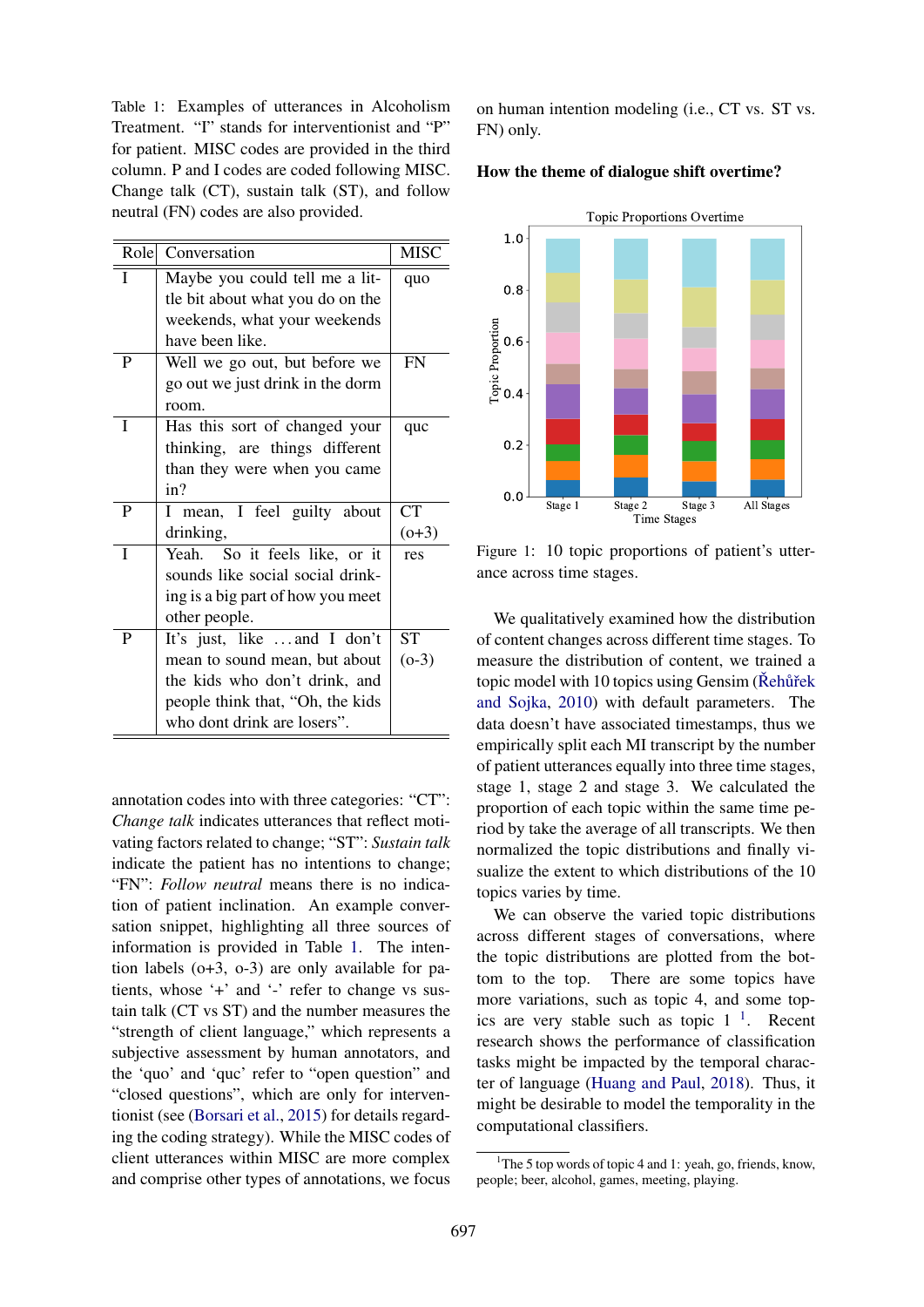#### 3 Model

The architecture of the proposed model is shown in Figure [2.](#page-3-0) We feed four types of information to the model: topic- and word-level data of the utterance (*content*), preceding interventionist verbal behavior (*context*) and prior MISC annotations of utterances (*MISC*). Particularly, we empirically extracted previous 5 utterances as context and 10 previous codes as  $MISC^2$  $MISC^2$ , where we set "unk" as the default.

Embeddings. We built two types of embeddings, word embedding and topic embedding. We created word embeddings from Googles pretrained Word2Vec [\(Mikolov et al.,](#page-5-9) [2013\)](#page-5-9) and created topic embeddings from a trained LDA [\(Blei](#page-4-2) [et al.,](#page-4-2) [2003\)](#page-4-2) specific to the corpus. We treated each MISC as one document and trained an embedding model.

Unified Representation. We apply Bidirectional LSTM (Bi-LSTM) [\(Graves and](#page-5-6) [Schmidhuber,](#page-5-6) [2005\)](#page-5-6) on the inputs. Dropouts [\(Sri](#page-5-10)[vastava et al.,](#page-5-10) [2014\)](#page-5-10) are applied on the outputs of Bi-LSTM. We merge the outputs by concatenation and feed the outputs to the dense layer to learn a unified representation of the utterance.

Joint Learning. We apply domain adversarial training [\(Ganin et al.,](#page-5-11) [2016\)](#page-5-11) only on the topic inputs from learned topic representations. Our intuition is that the topic distributions across different stages of the MI session could track the variations of patients' intents. We empirically split the conversation into three time stages: Stage 1- 3 (i.e, beginning, middle, and end). The goal of domain adversarial training is converted to a time stage prediction task, which aims to differentiate topic themes both locally and globally. We used one-hot encoding to represent labels of the prediction tasks. We deploy softmax functions for both time stage and intention predictions. We use categorical cross entropy to jointly optimize the training process of the two classification tasks: domain classification and patient intent classification.

#### 4 Experiments

Each utterance is lowercased and tokenized by NLTK [\(Bird et al.,](#page-4-4) [2009\)](#page-4-4). We filter out the utterances that are shorter than 5 tokens and then remove punctuations. Finally, we obtain 22432 patient utterances. The dataset is stratified and split into training set (80%), validation set (10%) and testing set (10%), as shown in Table [2.](#page-2-1) We train our models on the training set and run grid search to find the optimal parameters on the validation set by the weighted F1 score.

<span id="page-2-1"></span>Table 2: Statistics of the processed dataset.

| Datasets        | Train | Valid | Test | Total |
|-----------------|-------|-------|------|-------|
| CT <sup>-</sup> | 6246  | 779   | 768  | 7794  |
| SТ              | 3099  | 406   | 401  | 3906  |
| FN              | 8600  | 1058  | 1074 | 10732 |
| A 11            |       |       |      | 22432 |

The details of optimized parameters are listed as follows. The models were trained for 15 epochs with a batch size of 64. Each utterance and its context are padded to 50 words. The utterance's previous MISC codes are padded to 10. We pad the sequences with an "unknown"-token. The size of LSTMs was tuned in the range of [100, 150, 200] and the size of dense layer tuned within [100, 150, 200]. We select the activation function of the Dense layer within {relu [\(Hahn](#page-5-12)[loser et al.,](#page-5-12) [2000\)](#page-5-12), tanh, softplus} [\(Hahnloser](#page-5-12) [et al.,](#page-5-12) [2000\)](#page-5-12). We tried different flip gradient value within  $[0.05, 0.01, 0.005]$  for the domain adversarial training. We tuned the dropout rate between  $[0.1, 0.2]$ . The optimizer was selected either RM-Sprop [\(Hinton et al.,](#page-5-13) [2012\)](#page-5-13) or Adam [\(Kingma and](#page-5-14) [Ba,](#page-5-14) [2014\)](#page-5-14) with a fixed learning rate of 0.001. Finally, we empirically set the loss weight of the domain adversarial training to 0.05.

We trained the topic model on the MI corpus using Gensim (Rehurtek and Sojka, [2010\)](#page-5-7). The number of topics was selected by coherence scores among 5, 10, 20 topics. We used Google pre-trained word embedding with 300 dimensions [\(Mikolov et al.,](#page-5-9) [2013\)](#page-5-9). We obtained 50-dimension code embedding by Word2vec [\(Mikolov et al.,](#page-5-9) [2013\)](#page-5-9) for the MISC codes, where each sequence of MISC were treated as a document.

We select three different approaches as our baselines with the inputs: content, context, MISC, and topic.

• (Pérez-Rosas et al., [2017\)](#page-5-3) with rich linguistic features (denote as Perez2017 lin): We reproduced their method. We used scikit-learn [\(Buitinck et al.,](#page-4-5) [2013\)](#page-4-5) to ex-

<span id="page-2-0"></span> $2$ We encode 10 MISC codes prior to the current one as a sequence of 10 "words", then we treat the sequence as an additional input document.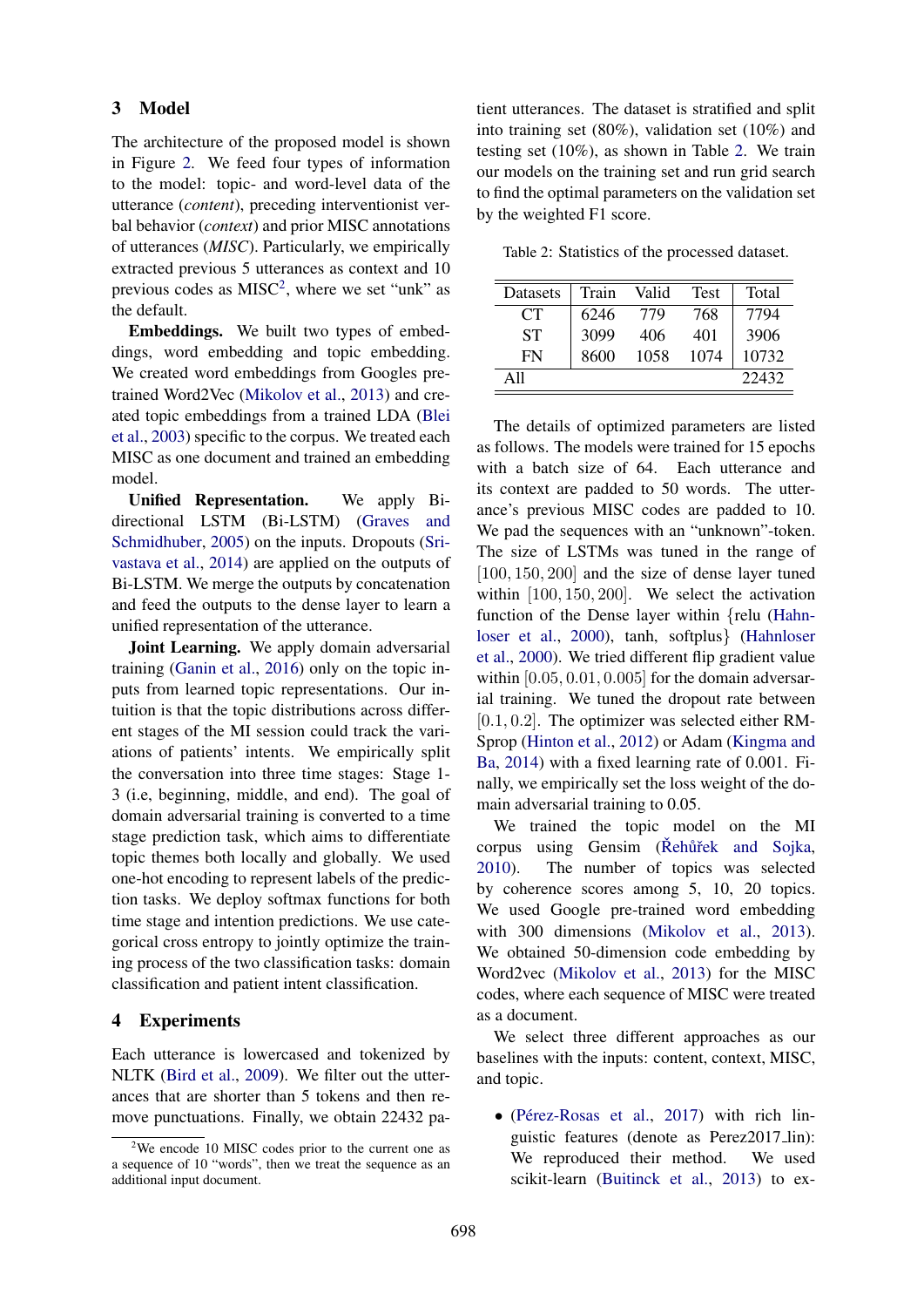<span id="page-3-0"></span>

Figure 2: The proposed model learns from tow different channels: word and topic channels. The topic channel captures the theme shifts across stages while the word channel aims to capture the behavior indicators within each utterance.

tract n-gram features, and applied Stanford Parser [\(Manning et al.,](#page-5-15) [2014\)](#page-5-15) to extract Partof-Speech (POS). We replaced LIWC [\(Pen](#page-5-16)[nebaker et al.,](#page-5-16) [2001\)](#page-5-16) by a free and open source lexicon [\(Mohammad and Turney,](#page-5-17) [2013\)](#page-5-17) to extract semantic features. We use Ngram+ to denote the rich linguistic features.

- $\bullet$  (Pérez-Rosas et al., [2017\)](#page-5-3) with embeddings (denote as Perez2017 vec): Word embedding shows superior results over the n-gram features in the classification tasks [\(Mikolov](#page-5-9) [et al.,](#page-5-9) [2013\)](#page-5-9) in the recent past. We experiment feeding the classifier with word vectors while we keep the same parameter settings as the Perez2017 lin baseline. We deploy the strategy of concatenating word embeddings to build representations of utterances, which is denoted as "Vec-con".
- [\(Xiao et al.,](#page-5-2) [2016\)](#page-5-2) (denoted as Xiao2016): Their approach applies Bi-directional RNN to encode each utterance by both the utterance itself and its preceding one. There are two major differences between their method and ours: first, they did not consider temporality in their model, second, they did not use the previous MISC sequences as inputs. They used Gated Recurrent Unit (GRU) [\(Chung](#page-5-18) [et al.,](#page-5-18) [2014\)](#page-5-18) as the RNN cell.

We use the "Co", "Ct", "MISC" to denote the utterance (*content*), preceding interventionist verbal behavior (*context*) and prior MISC annotations of utterances (*MISC*) respectively. And we use "All" to denote all of the inputs<sup>[3](#page-3-1)</sup>. We use the "T"

to denote temporal shifts proposed in our paper. We balance training weights for the classification labels. We use metrics from scikit-learn [\(Buitinck](#page-4-5) [et al.,](#page-4-5) [2013\)](#page-4-5) to evaluate the classification performance by precision, recall and weighted F1 on the intention labels.

#### 4.1 Results and Discussion

<span id="page-3-2"></span>Table 3: Results of classification evaluations.

| Features       | Method    | Precision<br>Recall |      | F1   |  |  |  |  |
|----------------|-----------|---------------------|------|------|--|--|--|--|
| Perez2017 lin  |           |                     |      |      |  |  |  |  |
|                | Co        | 0.62                | 0.62 | 0.62 |  |  |  |  |
| Ngram+         | Co+Ct     |                     | 0.61 | 0.61 |  |  |  |  |
|                | A11       | 0.61                | 0.61 | 0.62 |  |  |  |  |
| Perez2017 vec  |           |                     |      |      |  |  |  |  |
|                | Co        | 0.60                | 0.58 | 0.59 |  |  |  |  |
| Vec-con        | $Co+Ct$   | 0.61                | 0.59 | 0.60 |  |  |  |  |
|                | All       | 0.61                | 0.57 | 0.58 |  |  |  |  |
| Xiao2016       |           |                     |      |      |  |  |  |  |
|                | Co        | 0.65                | 0.63 | 0.64 |  |  |  |  |
| Vec            | Co+Ct     | 0.68                | 0.64 | 0.65 |  |  |  |  |
|                | All       | 0.67                | 0.67 | 0.67 |  |  |  |  |
| Proposed model |           |                     |      |      |  |  |  |  |
|                | $Co+T$    | 0.65                | 0.64 | 0.65 |  |  |  |  |
| Vec            | $Co+Ct+T$ | 0.70                | 0.66 | 0.68 |  |  |  |  |
|                | $All+T$   | 0.74                | 0.67 | 0.70 |  |  |  |  |

The results of our experiments are summarized in the Table [3.](#page-3-2) Findings indicate that our proposed approach leads to a small performance boost after using the topic embeddings. Thus, our sim-

<span id="page-3-1"></span><sup>3</sup>The baselines did not use one or more inputs (the context

and MISC) in the original publications. We used different combinations for fair comparison.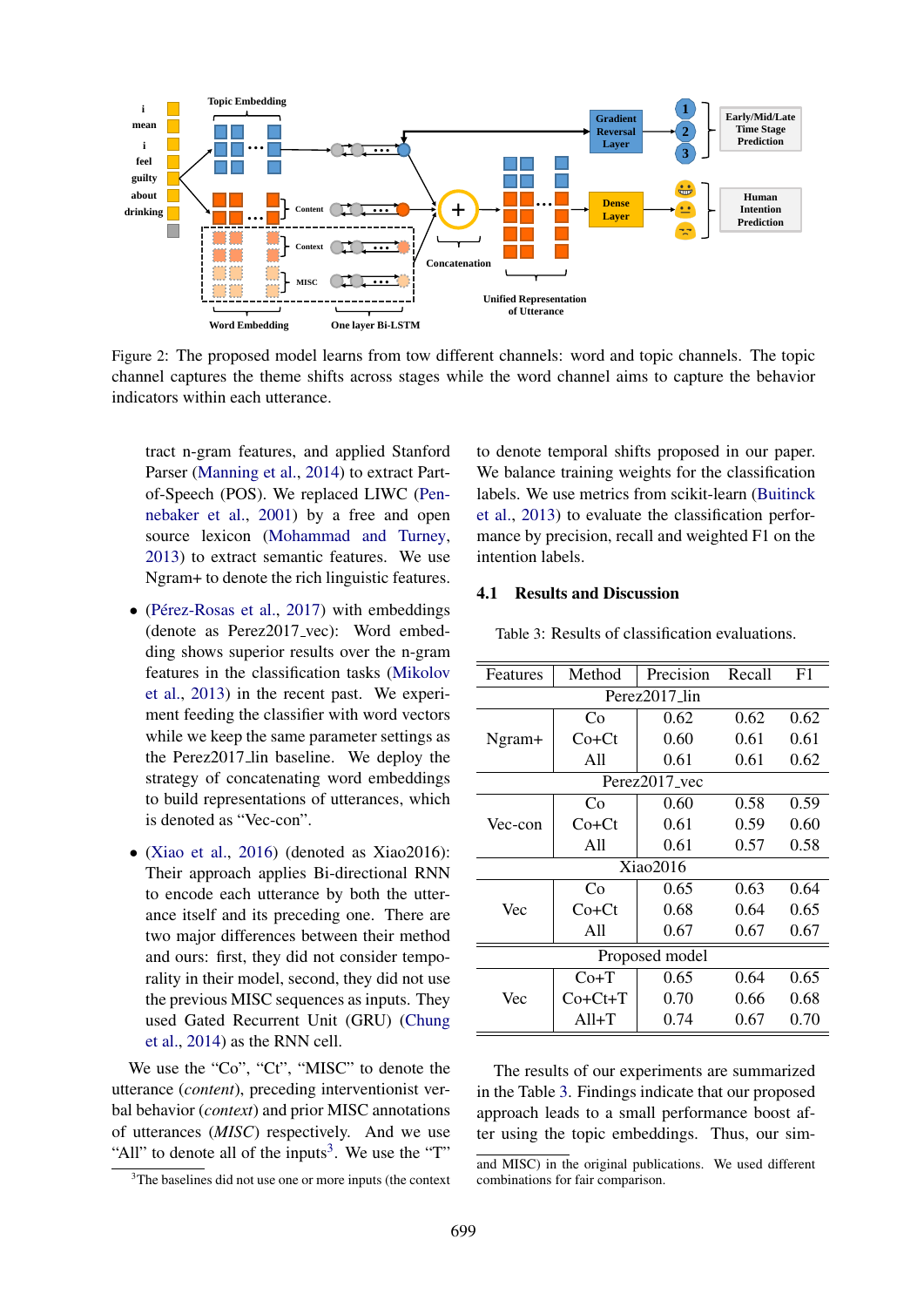ple feature augmentation approach has the potential to make classifiers more robust. In addition, the contextual information ("Ct") is quite useful to identify the patients' current intentions, and the sequential information through time stages has strong indications of human intentions.

#### Significance Analysis

We conducted significance analysis to compare Xiao2016 and our proposed method. Because Xiao2016 only used content and context inputs, in this analysis, we train our method with the same inputs (Co+Ct). We followed the method of bootstrap samples [\(Berg-Kirkpatrick et al.,](#page-4-6) [2012\)](#page-4-6) to create 50 pairs of training and test datasets with replacement, where we keep the sizes the same in the Table [2.](#page-2-1) We keep the same experimental steps and use the parameters that achieved the best performances in the Table [3](#page-3-2) to train the models.

To compare the two approaches, we conduct a paired t-test comparing the achieved F1 scores of both models. We used a two-tail test instead of one tail test used in the paper due to its increased rigor and lack of prior assumptions [\(Dror et al.,](#page-5-19) [2018\)](#page-5-19). The test reveals a significant result with  $t(85) = 3.084$  and  $p = 0.00275$ . The result shows that we can reject the null hypothesis that our proposed method is not better than Xiao2016.

## 5 Conclusion

In this paper, we focus on the temporal characteristics of the MI corpus and propose a simple method that models the temporal factor within a single MI session. We jointly learn the utterance representation via time stage and intention predictions and the proposed model improves the performance of the classification task. The identified intent of clients could help therapists adjust their treatment strategy. In future work, we will investigate other external sources of knowledge, such as acoustic cues and videos to further improve the performance of the model.

## 6 Acknowledgements

We thank the anonymous reviewers for their constructive comments. Partial work done while the first author was an summer intern at ICT, USC. The idea of modeling temporal factor was inspired by the paper [\(Huang and Paul,](#page-5-8) [2018\)](#page-5-8), co-authored with Michael J. Paul. This work was supported

by National Institute on Alcohol Abuse and Alcoholism grants R01 AA015518 and R01 AA017427 to B. Borsari, and R01 AA012518 to K. Carey. The content is solely the responsibility of the authors and does not necessarily represent the official views of the National Institute on Alcohol Abuse and Alcoholism or the National Institutes of Health, or the Department of Veterans Affairs or the United States Government. The authors would like to thank the students and therapists who allowed their audiotapes to be utilized for this study.

## **References**

- <span id="page-4-6"></span>Taylor Berg-Kirkpatrick, David Burkett, and Dan Klein. 2012. An empirical investigation of statistical significance in nlp. In *Proceedings of the 2012 Joint Conference on Empirical Methods in Natural Language Processing and Computational Natural Language Learning*, pages 995–1005. Association for Computational Linguistics.
- <span id="page-4-4"></span>Steven Bird, Ewan Klein, and Edward Loper. 2009. *Natural language processing with Python: analyzing text with the natural language toolkit*. " O'Reilly Media, Inc.".
- <span id="page-4-2"></span>David M. Blei, Andrew Y. Ng, and Michael I. Jordan. 2003. Latent dirichlet allocation. *J. Mach. Learn. Res.*, 3:993–1022.
- <span id="page-4-3"></span>Brian Borsari, Timothy R Apodaca, Kristina M Jackson, Nadine R Mastroleo, Molly Magill, Nancy P Barnett, and Kate B Carey. 2015. In-session processes of brief motivational interventions in two trials with mandated college students. *Journal of consulting and clinical psychology*, 83(1):56.
- <span id="page-4-1"></span>Brian Borsari, John TP Hustad, Nadine R Mastroleo, Tracy O'Leary Tevyaw, Nancy P Barnett, Christopher W Kahler, Erica Eaton Short, and Peter M Monti. 2012. Addressing alcohol use and problems in mandated college students: a randomized clinical trial using stepped care. *Journal of consulting and clinical psychology*, 80(6):1062.
- <span id="page-4-5"></span>Lars Buitinck, Gilles Louppe, Mathieu Blondel, Fabian Pedregosa, Andreas Mueller, Olivier Grisel, Vlad Niculae, Peter Prettenhofer, Alexandre Gramfort, Jaques Grobler, Robert Layton, Jake VanderPlas, Arnaud Joly, Brian Holt, and Gaël Varoquaux. 2013. API design for machine learning software: experiences from the scikit-learn project. In *ECML PKDD Workshop: Languages for Data Mining and Machine Learning*, pages 108–122.
- <span id="page-4-0"></span>Kate B Carey, James M Henson, Michael P Carey, and Stephen A Maisto. 2009. Computer versus inperson intervention for students violating campus alcohol policy. *Journal of consulting and clinical psychology*, 77(1):74.